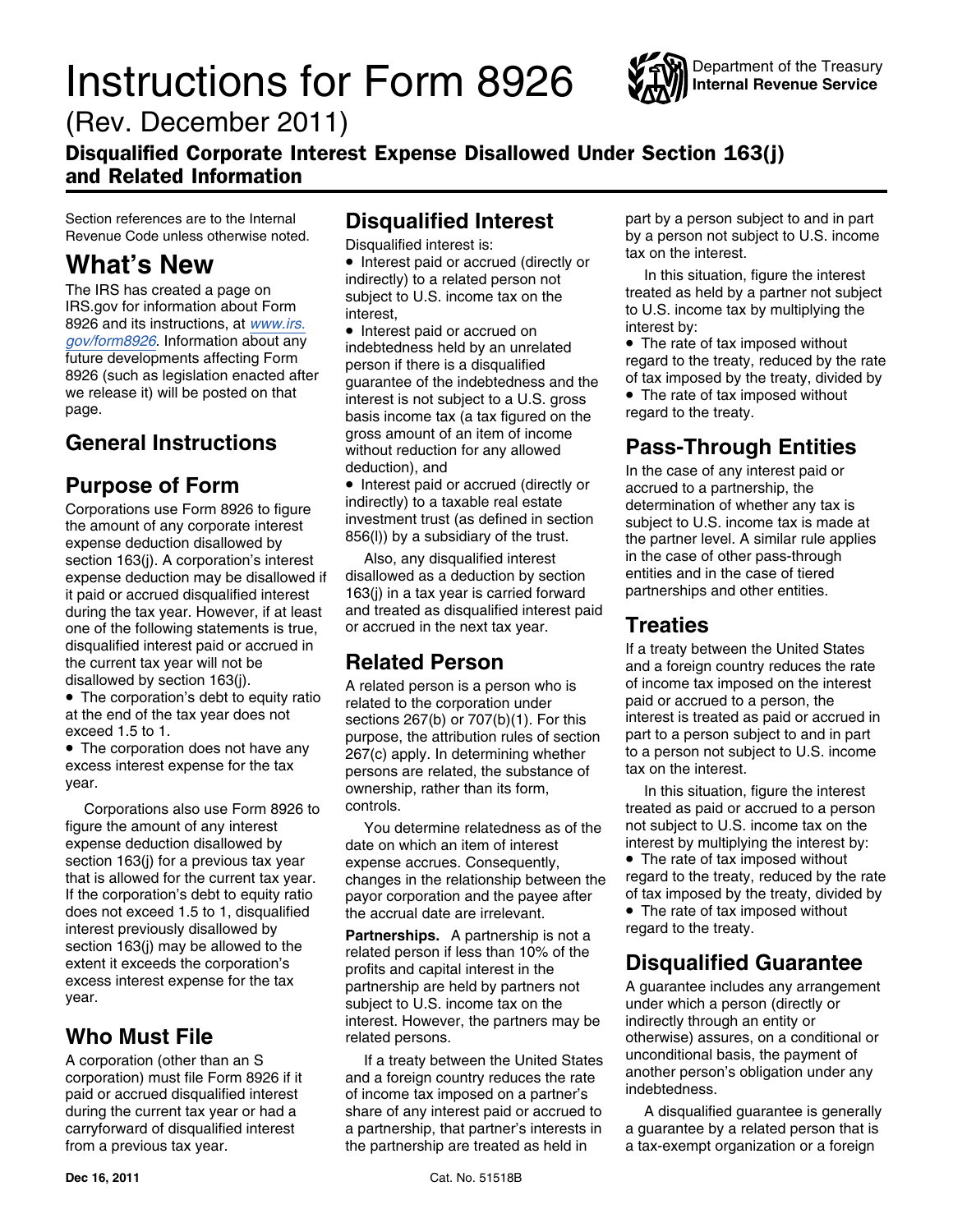person, unless the corporation owns a A corporation's excess limitation is **Line 1d** controlling interest in the tax-exempt the excess (if any) of:<br>
organization or foreign person. <br>
However, an additional exception may of the corporation, over last day of the tax year. Enter all<br>
be provided by regulation

For this purpose, a controlling parties. For more information, see *Ratio*<br>interest is direct or indirect ownership of *Any* excess limitation in a tax year is *of Debt to Equity,* earlier. at least 80% of the total voting power treated as an excess limitation<br>and value of all classes of stock of a carryforward to the first following tax and value of all classes of stock of a and value of all classes of stock of a<br>corporation, or 80% of the profit and year and, if unused in that tax year,<br>capital interests in any other entity. For similarly carried forward to the second **Ratio** capital interests in any other entity. For<br>this purpose, the rules of paragraphs and third following tax years. However,<br>(1) and (5) of section 267(c) apply to the carryforward that can be used in both corporations and ent

money and the adjusted basis of all income paid or accrued to the corporation's other assets totaled<br>other assets reduced (but not below corporation.<br>zero) by the total indebtedness. For this The corporation's distributive Example 1:<br>
Section of the corporation is distributive share<br>
murpose, use the adjusted basis that<br>
would be used to determine gain. Also,<br>
for indebtedness with original issue<br>
discount (OID), use its issue price plus<br>  $\$ 

accordance with generally applicable **At-Risk Rules**<br>tax principles. Thus, in general, a contingent in Section 163(j) is applied before the calculation of Corporation A's debt to equity<br>contingent liability for financial r contingent liability for financial<br>accounting purposes that has not passive activity and at-risk rules. accrued for tax purposes will not be treated as a liability for purposes of **Other Interest** section 163(j).

A corporation's net interest expense is

• The interest paid or accrued by the 163(j). **Note.** Since the debt to equity ratio

income of the corporation for the tax **tax year will not be disallowed by** the tax year will not be disallowed by

A corporation's excess interest expense  $2^{th}$  Checkbox is the excess (if any) of: **CHECKDOX** 5400,000. The adjusted basis of the

• The corporation's net interest

both corporations and entities other each of the following tax years cannot<br>than corporations.<br>that tax year (figured without the use of last day of the tax year by the sum of

## **Indebtedness.** Debt is determined in **Passive Activity and**

## **Limitations**

**Net Interest Expense** Other sections limiting the deductibility **A** corporation's net interest expense is of interest, such as sections 267(a)(3) the excess (if any) of:  $and 163(e)(3)$ , apply before section<br>• The interest paid or accrued by the  $163(i)$ .

## year. **Specific Instructions** section 163(j).

A single form must be filed for all corporation's other assets totaled expense, over members of an affiliated group as \$599,950. Corporation B's total  $\bullet$  The sum of 50% of the adjusted defined in section 163(j)(6)(C),  $\qquad \qquad$  indebtedness at the end of 2011 is taxable income of the corporation plus including those that are not members of \$600,020. The debt to equity ratio for any excess limitation carryforward. the same consolidated group. Corporation B is 1.50031.

The corporation's of the corporation's net interest<br>
See section 163(j)(6)(D)(ii)(I). expense. For this purpose, a controlling<br>
For this purpose, a controlling<br>
expense.<br>
Expense.<br>
Expense.<br>
Expense.<br>
Expense.<br>
Expense.<br>
E

**Affiliated Groups** any excess limitation carryforward). The money and adjusted basis of all the corporation's other assets reduced by

All members of an affiliated group<br>
(described in section 1504(a)) are<br>
treated as one corporation. If a corporation owns (directly or<br> **Ratio of Debt to Equity**<br>
A corporation's ratio of debt to equity is<br>
the following r

| Example 1: |  |
|------------|--|
|            |  |

| discount (OID), use its issue price plus.<br>the portion of the OID previously<br>accrued as determined under the rules<br>of section 1272 (determined without | • The corporation's share of the<br>liabilities of the partnership is treated as<br>liabilities of the corporation. | Money<br>Plus: Adjusted basis of all<br>other assets | \$300,500<br>574.500 |
|----------------------------------------------------------------------------------------------------------------------------------------------------------------|---------------------------------------------------------------------------------------------------------------------|------------------------------------------------------|----------------------|
|                                                                                                                                                                |                                                                                                                     | Total                                                | \$875,000            |
| regard to section $1272(a)(7)$ or $(b)(4)$ ).                                                                                                                  |                                                                                                                     | Minus: Total indebtedness                            | 525.000              |
| <b>Indebtedness.</b> Debt is determined in                                                                                                                     | <b>Passive Activity and</b>                                                                                         | Corporation A's equity                               | \$350,000            |

| Corporation A's total         |           |
|-------------------------------|-----------|
| indebtedness                  | \$525.000 |
| Divided by: Corporation A's   |           |
| equity                        | 350,000   |
| Corporation A's debt to       |           |
| equity ratio (Form 8926, line |           |
|                               | 1.50000   |

corporation during the tax year, over does not exceed 1.5 to 1, disqualified • The interest includible in the gross **interest paid or accrued in the current**  $\blacksquare$  interest paid or accrued in the current

**Example 2.** Corporation B is a **Example 2.** Corporation B is a **Example 2.** Corporation B is a calendar year corporation. At the end of A corporation's excess interest expense **CLU**